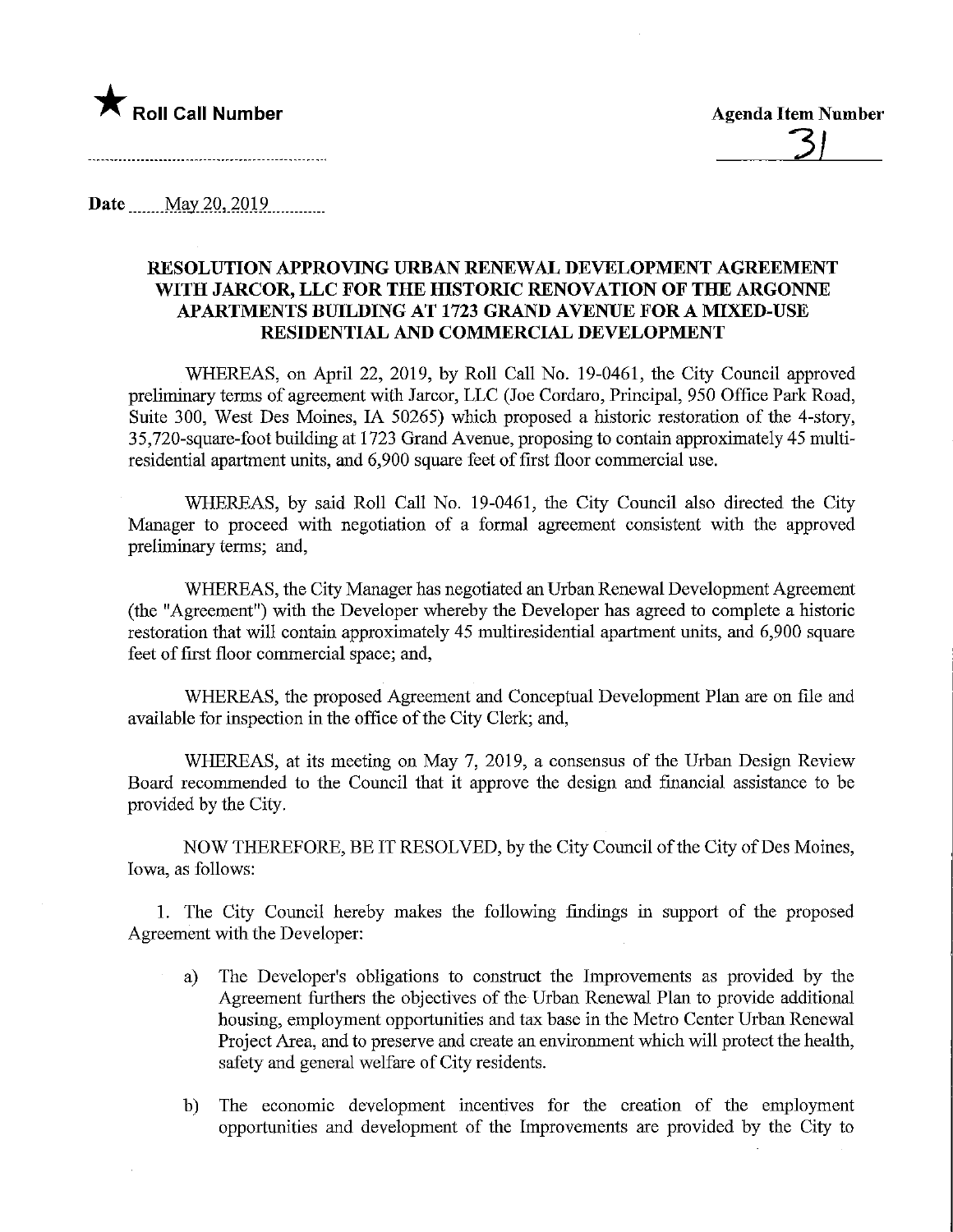

Date <u>May 20, 2019</u>

Developer pursuant to the Urban Renewal Law and Chapter 15A of the Code of Iowa, and Developer's obligations under this Agreement to construct the Improvements will generate the following public gains and benefits: (i) it will advance the improvement and redevelopment of the Metro Center Urban Renewal Area in accordance with the Urban Renewal Plan; (ii) it will encourage further private investment to reverse the pattern of disinvestment and declining property values in the surrounding area; and, (iii) it will further the City's efforts to retain and create job opportunities within the Urban Renewal Area which might otherwise be lost.

- c) The construction of the Improvements is a speculative venture and the construction and resulting benefits would not occur without the economic incentives provided by this Agreement.
- d) The City Council believes that the redevelopment of the Property pursuant to the Agreement, and the fulfillment generally of the Agreement, are in the vital and best interests of City and the health, safety, morals, and welfare of its residents, and in accord with the public purposes and provisions of the applicable state and local laws and requirements under which the project has been undertaken, and warrant the provision of the economic assistance set forth in the Agreement.

2. The Conceptual Development Plan for the project, which is contained in the Agreement, is hereby approved,

3. The Urban Renewal Development Agreement between the City and Jarcor, LLC, is hereby approved. The Mayor and City Clerk are hereby authorized and directed to execute the Agreement on behalf of the City of Des Moines.

4. Upon requisition by the City Manager or the City Manager's designee, the Finance Department shall advance the installments on the Economic Development Grant pursuant to Article 4 of the Agreement.